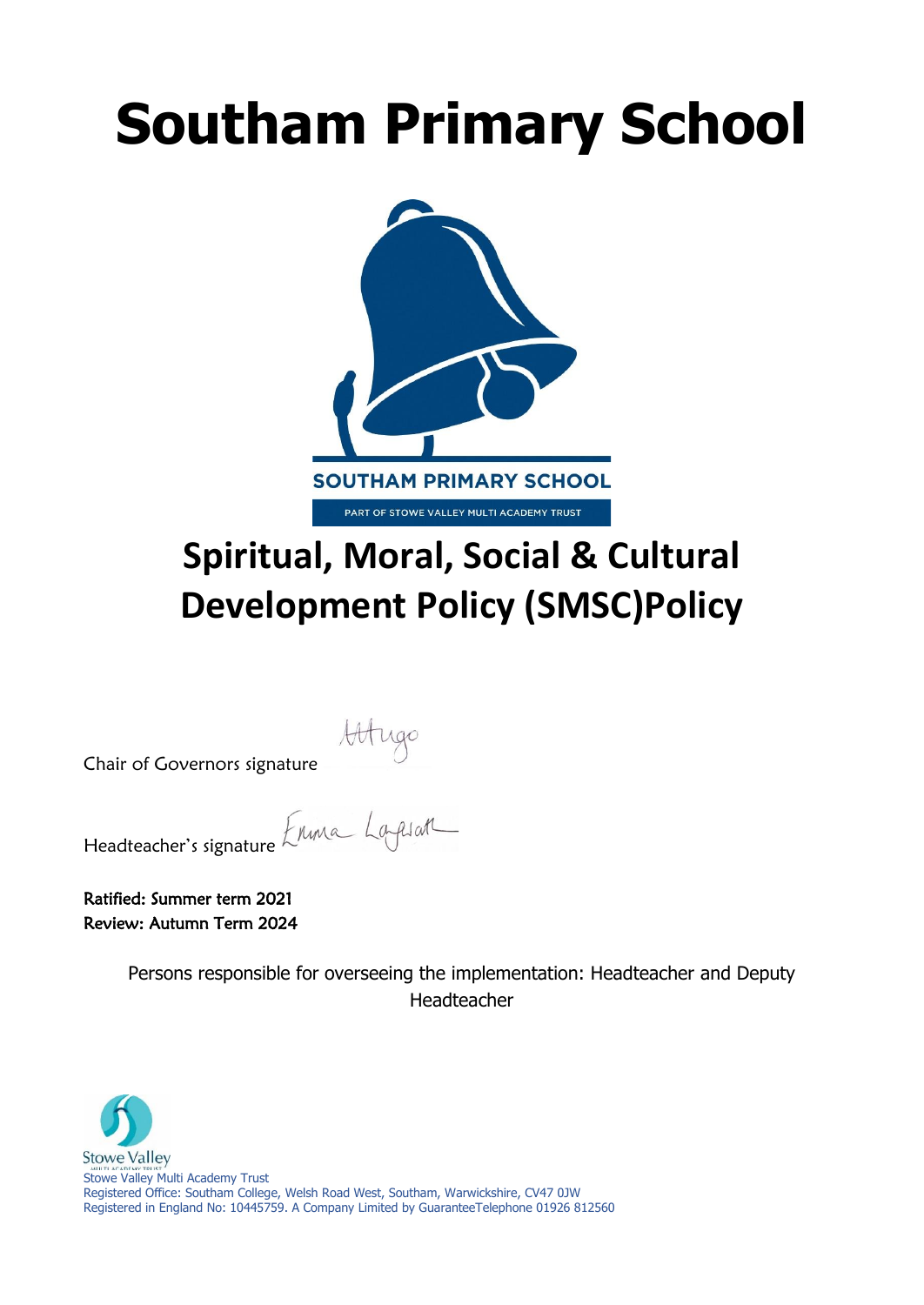# **Southam Primary School Spiritual, Moral, Social & Cultural Development Policy (SMSC)**

As a local community school Southam Primary School aims to be inclusive, and welcomes all children from the neighbourhood, whatever their family faith. The development of children's spiritual, moral, social, and cultural awareness and understanding plays a crucial role in the development of the whole child. Our Spritual Moral and Social Culture (SMSC) policy is combined with our British Values policy

This is underpinned through their core values of community, compassion, truth, trust, friendship and endurance.

SMSC development is met through:

- Collective worship
- Celebrating a range of religious festivals
- School Values
- RE curriculum (following Warwickshire's syllabus)
- PSHE curriculum (following the Jigsaw syllabus)

### **Spiritual Development**

#### **Intent**

'For a human being, especially a child or young person, to have a full quality of life, spirituality in all its aspects must be nurtured and affirmed' (John Bradford).

# **What is spirituality?**

Spirituality concerns a person's relationship with themselves, with others, with nature and with the environment. It is also vital that all of the adults in school also see the need to develop their own spirituality for their own wellbeing, and so that they can effectively support and help our children and each other.

#### **The four elements - what these consist of:**

# **Self**

- Awareness of feelings; ability to reflect and express
- Awareness of our uniqueness; happiness with who we are
- Gratitude for the things we have and the person we are
- Exploration of personal faith
- Development of imagination and creativity

#### **Others**

- Empathy and understanding; respect, tolerance
- To love and be loved (loving your neighbour)
- Making a difference; duty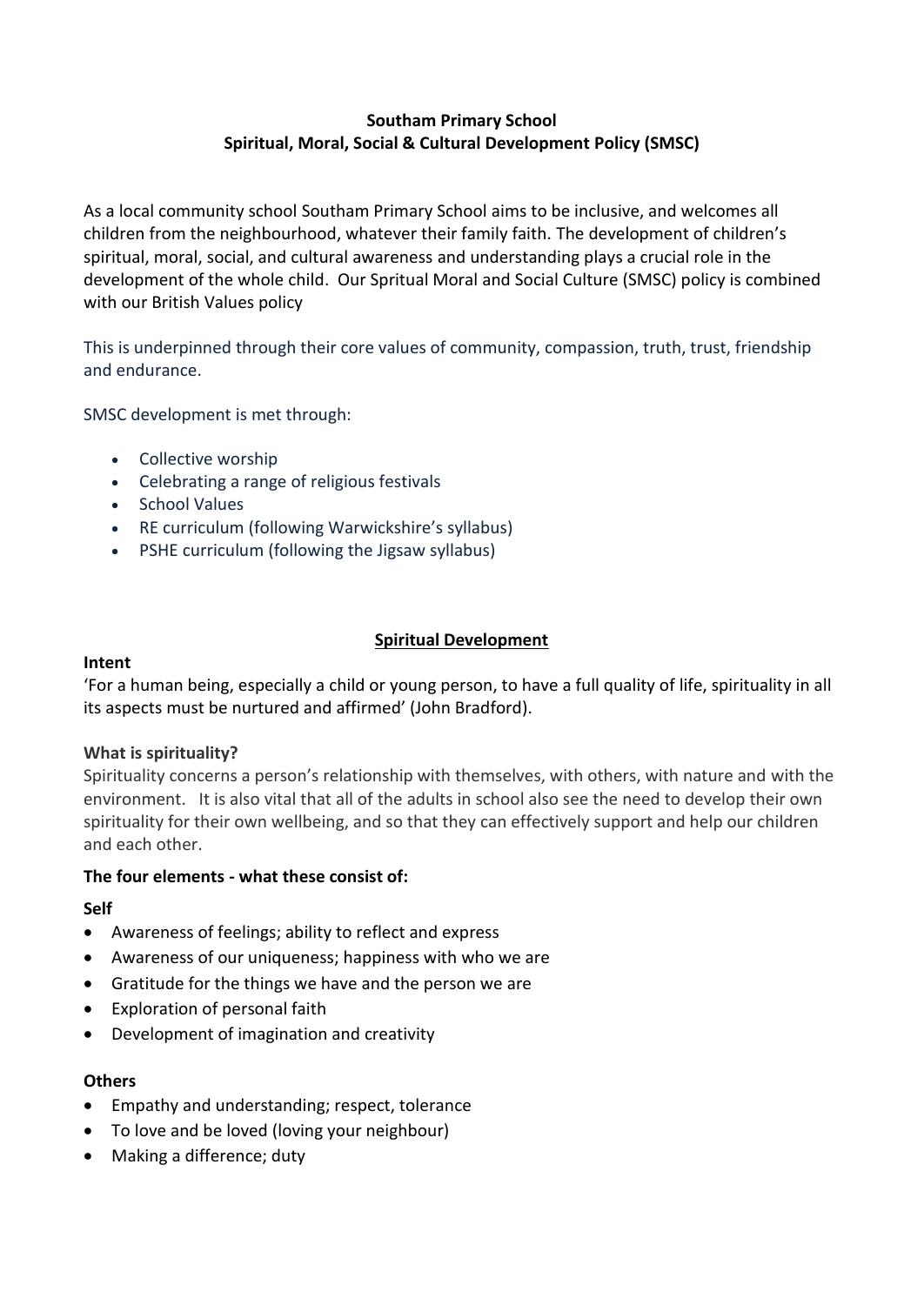# **Transcendence (Beyond)**

- Ability to formulate and discuss the 'Big Questions' (eg about life, death, suffering, nature of God)
- Opportunities for prayer, connecting with God
- Making sense of the world

# **Beauty**

- Developing a sense of awe and wonder
- Enjoying the miracles of everyday life
- Taking time for what really matters
- Appreciating beauty in art, music, nature

# **Implementation**

- 1. Time for reflection in both collective worship and the wider curriculum e.g. music.
- 2. Provide many opportunities for creativity and using the imagination
- 3. Valuing play opportunities
- 4. Singing and listening to music (both live and recorded)
- 5. Regular opportunities for children to explore, express and share feelings and building positive relationships through our PSHE curriculum, additional emotional and wellbeing focus lessons/ days and Forest School.
- 6. Encourage children to show kindness, caring and compassion, and to express these in practical ways. (eg: how we treat each other every day; charitable works; looking after pets)
- 7. Explore the 'Big Questions' through our collective worship and discrete RE programme
- 8. Visits and visitors support all our work

# **Moral Development**

# **Intent:**

The moral development of pupils is shown by their:

- ability to recognise the difference between right and wrong, and apply this understanding in their own lives
- understanding of the consequences of their behaviour and actions
- interest in investigating and offering reasoned views about moral and ethical issues, and being able to understand and appreciate the viewpoints of others on these issues.

# **Implementation:**

Our moral approach is centred on teaching our school values of: pride, respect and individuality. As well as the British values of democracy, law, liberty, respect and tolerance.

.Specific areas of development include the following:

- All classes follow a clear, school-wide system of rewards and sanctions. Behaviour is very good: there are very few exclusions or use of higher sanctions.
- All classes set their own rules within the context of the overall school values.
- Children contribute strongly to school life through the School Council, voluntary jobs, playground buddy systems, sports teams and enterprise schemes.
- Y6 children help younger children at lunchtimes.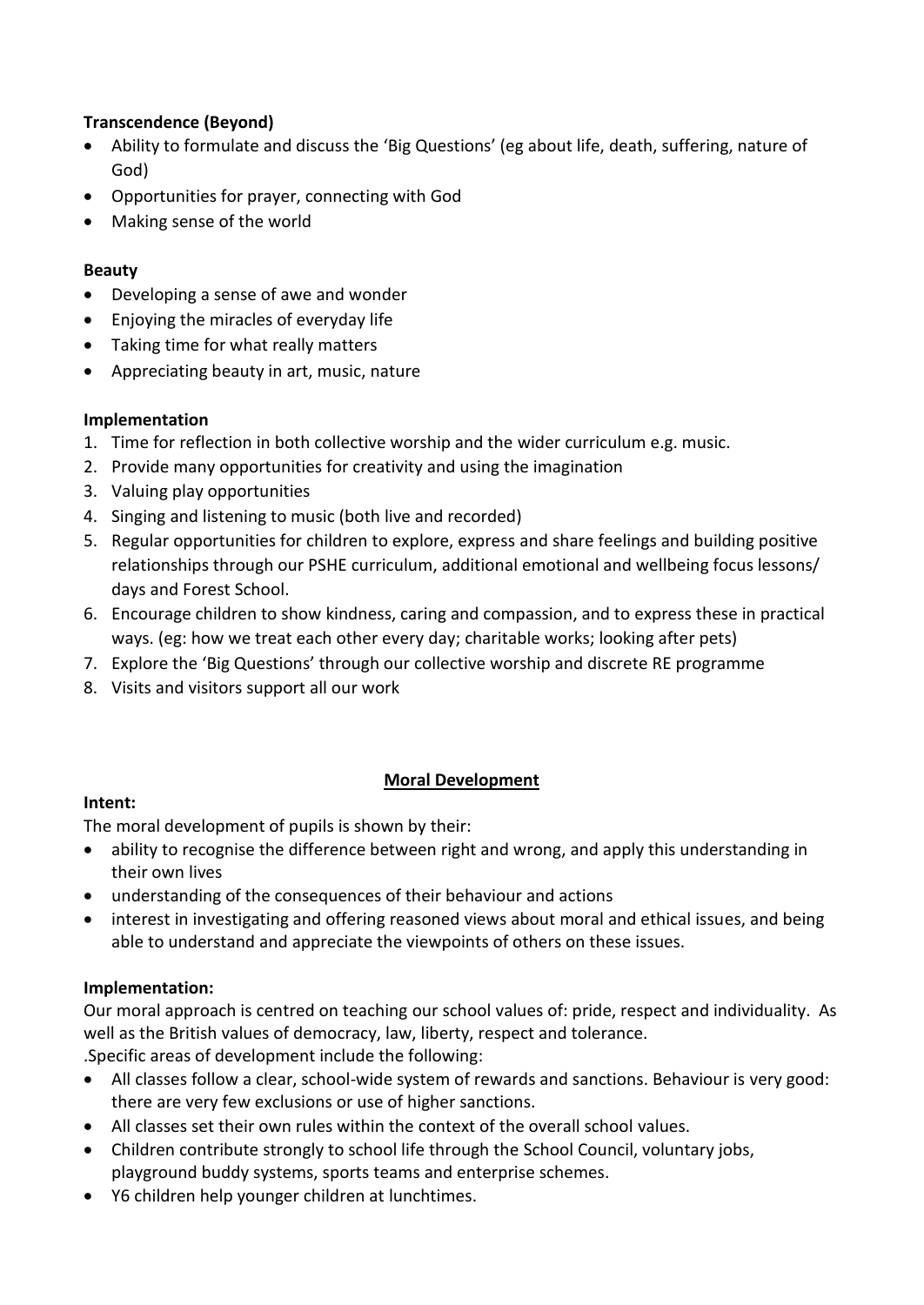- Children are regularly involved in fundraising activities to demonstrate their commitment to helping others. This includes numerous events during the year, including: Harvest; Poppy Appeal; Christmas Shoeboxes; Red Nose Day; Children in Need; Sport Relief
- Opportunities are explored through the curriculum for investigating moral and ethical issues eg deforestation/different religious beliefs/why there are poor in the world.
- Opportunities within the curriculum to explore concepts of law and democracy (eg in the Topics 'Ancient Greece' and Romans as well as voting for roles and responsibilities within school).

# **Social Development**

# **Intent:**

Children use of a range of social skills in different contexts, including working and socialising with pupils from different religious, ethnic and socio-economic backgrounds. They cooperate well with others and being able to resolve conflicts effectively. They develop skills and attitudes that will allow them to participate fully in, and contribute positively to, life in modern Britain.

# **Implementation:**

Our curriculum skills grids reflect opportunities in all foundation subjects for embedding our British values and social development. It is implicit in almost everything we do. Specific aspects include:

- Regular discussion activities, partner work and group work
- Regular mixing of seating arrangements in class
- Opportunities to work with children from other classes and across the school
- Regular opportunities to share aspects of children's home life and background
- Children are taught how to work well with each other, how to resolve conflict, and how to work together to create a harmonious school environment.

# **Cultural Development**

# **Intent**

- Understanding and appreciation of the wide range of cultural influences that have shaped their own heritage and that of others
- Understanding and appreciation of the range of different cultures within school and further afield as an essential element of their preparation for life in modern Britain
- Willingness to participate in and respond positively to artistic, sporting and cultural opportunities
- Interest in exploring, improving understanding of and showing respect for different faiths and cultural diversity

We are passionate about providing children with a rich and varied curriculum that provides many opportunities for developing cultural expression and understanding. We provide many varied opportunities for children to engage in music, dance, drama, art and sport. Other aspects include:

• Regular visits and school trips including visits to theatres; museums; places of worship, library, swimming pool and sporting facilities.